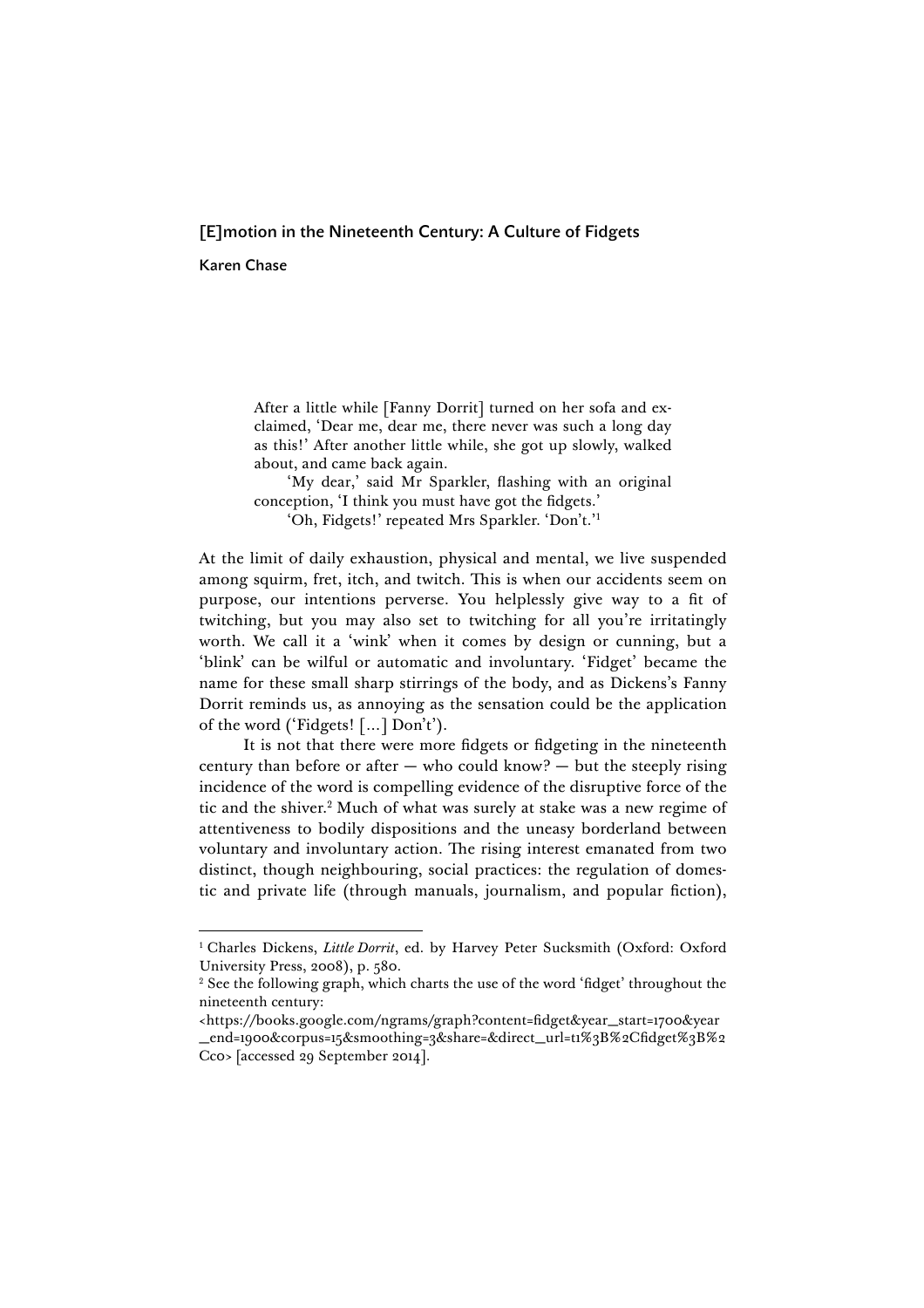and the articulation of an anatomical psychology that looked to chart the circuits of apparently random movements of the human frame. Under this double gaze, the fidgeting body was bound to catch notice. Alongside Victorian respectability, and perhaps necessary to its rapid development, grew a culture of fidgets. Mary Douglas famously studied the notion of dirt as 'matter out of place'. <sup>3</sup> Fidgets, even when near, always are 'out of place'; it is their habitat.

As part of the micro-practice of the culture, the Victorian life of the fidget was at once widely visible and constantly remarked upon, and also strangely secret, in that its small scale and everyday character let it escape from systematic understanding. It was always there, but never understood. Indeed, failure of understanding ('Why do you crack your knuckles so?') becomes internal to the practice of fidgeting. It constantly elicits a demand for explanation that never expects to be satisfied. This article means to demonstrate the vitality of the practice and the energy of the discourse it generated. Its plan is to track the course of a behaviour that is also the history of a word: fidgeting having become conspicuous in large part because it occupied the point of intersection of many disciplines and vocabularies. It drew attention from those developing a new physiology, but also those articulating a new language of respectability. It raised questions of disease and cure, and, no less, questions of normality and social perversity. In what follows, I trace the evolving theories of the body and place the scientific proposals alongside journalistic declarations.<sup>4</sup> I then ask how the philosophical puzzle of fidgeting (the puzzle of intention or automatism) shifts towards the challenges of sexual desire and unrepentant pleasure. Dickens gives this article an epigraph, and also gives its point of focus. He not only promulgated the spectacle of cosy, cheerful Christmas, but also the spectacle of fussing beneath the tree, fussing and prodding and insinuating and trembling and teasing and taunting. But Dickens was in many respects the precipitate of the historical reflex, which he enlarged and illuminated, and I end with close focus

 <sup>3</sup> Mary Douglas, *Purity and Danger: An Analysis of Concepts of Pollution and Taboo* (London: Routledge, 2002), p. 41.

<sup>4</sup> A more general scientific overview can be found in Roger Smith, *Inhibitions: History and Meaning in the Sciences of Mind and Brain* (Berkeley: University of California Press, 1992). More recently, Tiffany Watt-Smith has written an excellent monograph studying the relation between stage drama and the act of flinching. See *On Flinching: Theatricality and Scientific Looking from Darwin to Shellshock* (Oxford: Oxford University Press, 2014).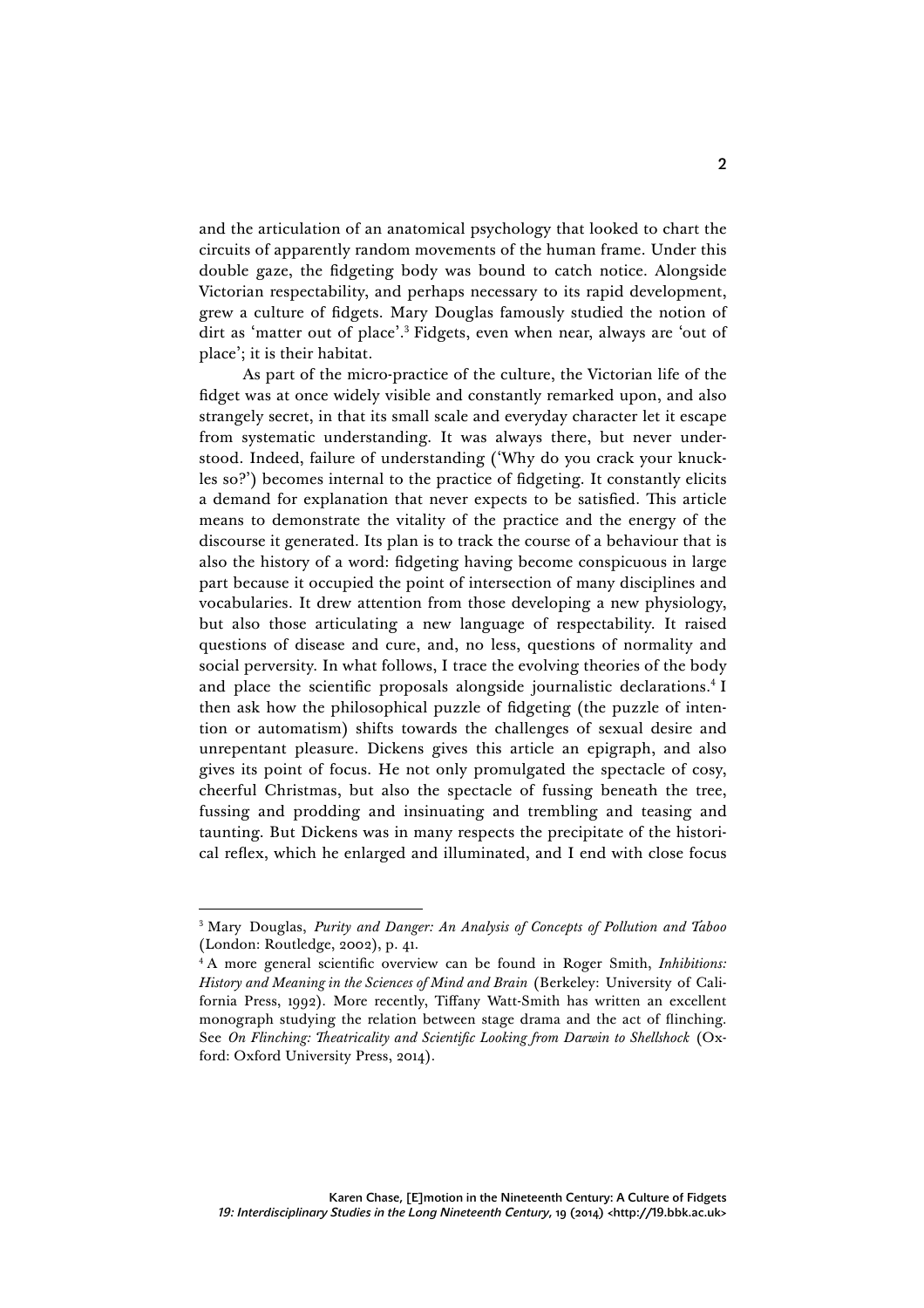on his work, which raised the stakes of fidgeting and enlarged its imaginative reach, its social challenge, and its revelatory ethics.

## Fidgets restless and odd

Like the things it has come to name, the word 'fidget' has always lived on the margins of seriousness. Much of its serviceableness to the Victorians lay in the profuse connotations that it acquired by the time it reached their ears. It had been, after all, a pie **—** a 'fidget pie', enjoyed in Shropshire over many centuries, that came 'fitched', or with five sides, and stuffed with pork, potatoes, onion, and apple. Add a little cider, sprinkle with cheddar and, presto, you have the dish that holds its name today. Then alongside the food came the canonical comic figure, William Wycherley's Lady Fidget in *The Country Wife* (1675), indecorous and excessive, offending against decorum, garrulous, desirous, unrepentant. A generation later, 'Mr Samuel Slack' writes to the *Spectator* (3 March 1712) imagining the gift of some wondrous transformations, including an end to 'the inclination Mrs Fidget has to motion'. Such is the figure as it assumed shape through the eighteenth century: fidget as person or proper name, designating movement above all, movement across rooms and behind doors, unsettled and unsettling, with loose morals and bad manners.

Fidget the person shares with fidget the pie an association with miscellany and mixture. One thing never being enough, pie and person keep accommodating more, even an ill-assorted more. This generative strain of meaning could even do service as a term of literary art. By the early nineteenth century it was flexible enough to stand as a book title, as in C. J. Besey's *The Muse in the Fidgets; or, What Next?*, which refuses any norms of genre, offering among other things, an acrostic, an epigraph, an inventory, an introduction to 'Tom', followed by an epitaph to the same, and succeeded by 'an Apology' in which 'the aforegoing epitaph [is] dissected' and ending with a history or biography recounting 'the Birth, Parentage, and Education of Tom'. <sup>5</sup> Indeed might the title enquire, 'What next?'. Two years later we meet the similarly entitled *A Fardel of Fancies; or, The Muse in a Fidget*. Here the resources of miscellany are richly indulged.

 <sup>5</sup> C. J. Besey, *The Muse in the Fidgets; or, What Next?* (London: the author, 1822), pp. 59, 73.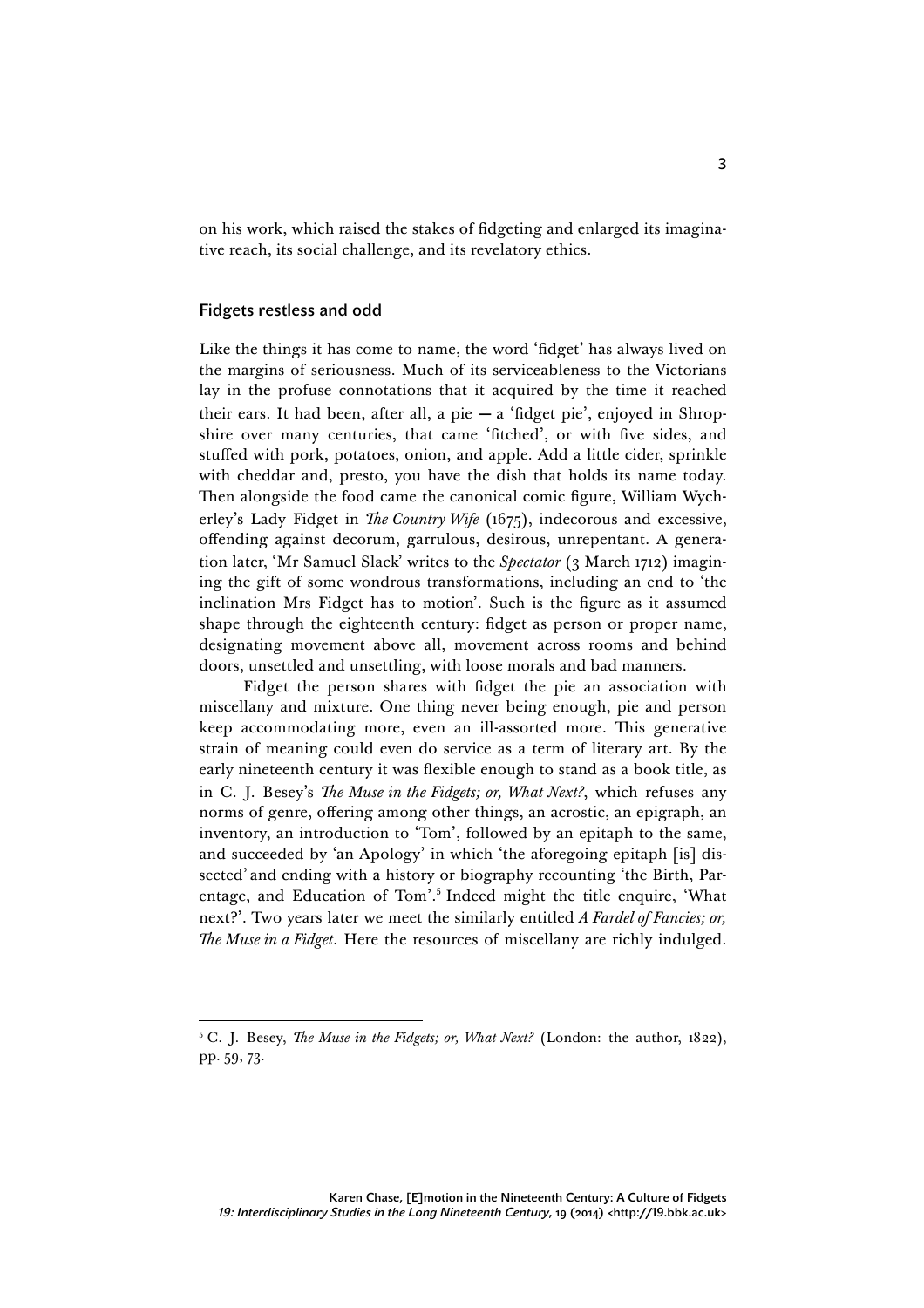The book unashamedly promises 'amatory and pastoral poetry, puns, epigrams, etc., etc.'; the list brazenly continues.<sup>6</sup>

For a long time, then, fidget remained a fidgety term, carrying suggestions of variety, restlessness, impropriety, and surprise, and settling on all manner of objects and behaviours. A clarifying text is Noah Webster's entry on 'The Fidgets' in *The Prompter* (1799), which begins by noting our dull use of the term to name a man 'fairly *hyp'd*' or a 'hystericky woman'. But these are merely 'domestic fidgets', holds Webster, minor members of a large and various tribe. Take the man 'who would not marry, for fear of the expense of a family, but will keep twenty ducks to feed and a dozen cats and dogs to play': such a man is called an old bachelor; in fact 'he has the *fidgets*', as does the 'lonely maiden of fifty' who keeps a bestiary. More striking still are the 'political fidgets', who begin with a 'universal itching' fast becoming a propensity 'to bite and snarl'. But the 'worst kind' are the 'purse fidgets', the lawyers, physicians, parsons, merchants, and beggars who primp and pose for the clink of some coin. Webster begins the whimsical essay with a working definition that might serve to consolidate a century's use of the term: 'When a man or woman is very restless, and has many oddities, he or she is said to fidget.' <sup>7</sup> The telling step is to combine a general state of mind (restlessness) with the habit of social awkwardness. The parameters of meaning are character and conduct, and while these connotations will persist into the nineteenth century, they soon undergo a specification that brings significant change and prepares for Dickens.

#### Fidgetal circuitry

The specification is the body, the body as an articulation of parts and as a physical circuit for the emotions. An anatomico-physiological discourse develops through the middle decades of the nineteenth century, and receives strong consolidation in Charles Darwin's *Expression of the Emotions in Man and Animals* (1872). That 'curious state of the body called the *fidgets*' is Darwin's formulation, and to elaborate, he invokes Henry Holland's proposition: that there is 'an accumulation of some cause of irritation

 <sup>6</sup> George Grantham, *A Fardel of Fancies; or, The Muse in a Fidget* (London: the author, 1824), title page.

<sup>7</sup> [Noah Webster], *The Prompter; or, A Commentary on Common Sayings and Subjects* ([n. p.]: [n. pub.], 1799), pp. 10–12.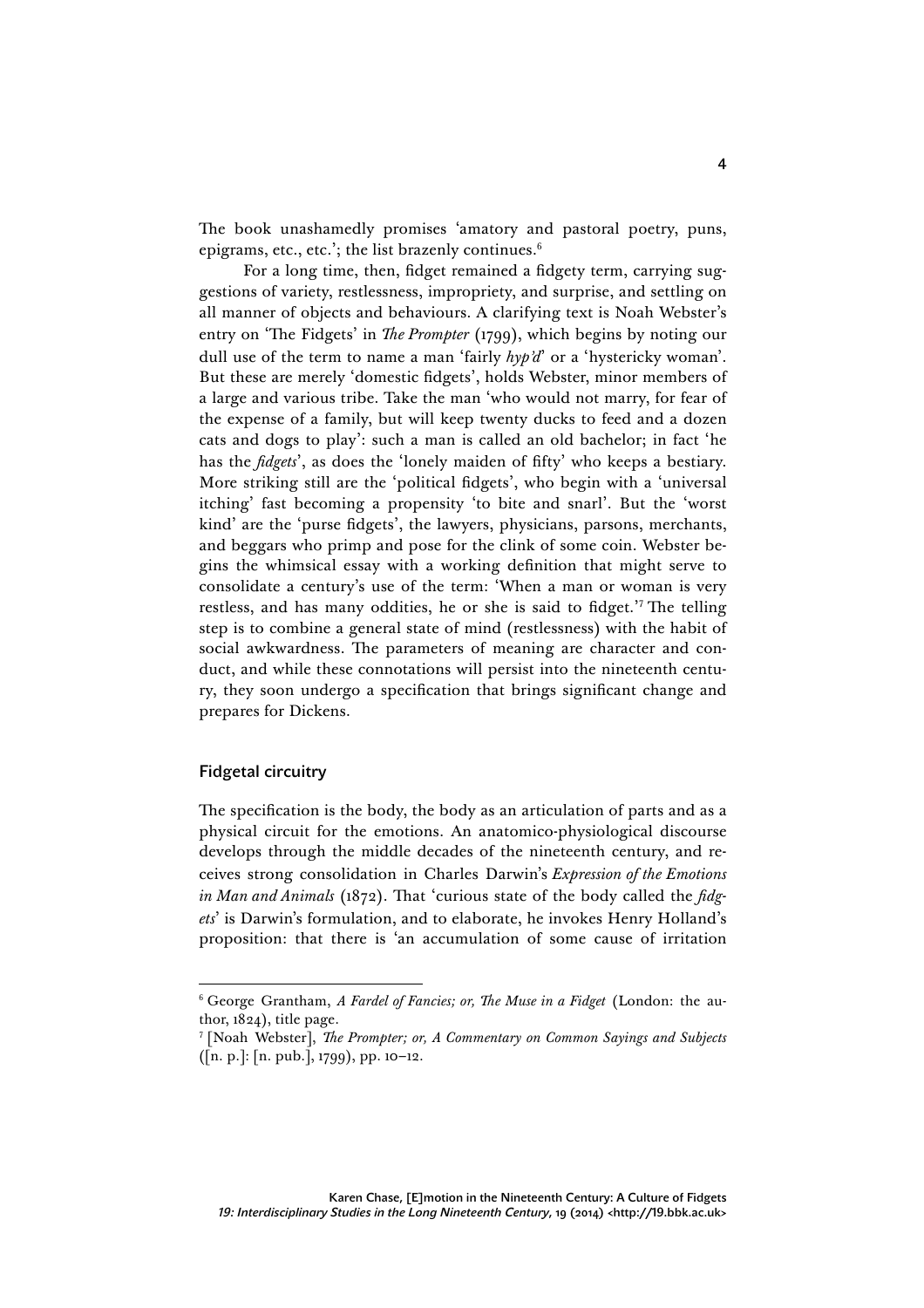which requires muscular action for its relief'. <sup>8</sup> Irritation relief is the emerging paradigm. Thus, 'when the cerebro-spinal system is highly excited and nerve-force is liberated in excess, it may be expended in intense sensations, active thought, violent movements, or increased activity of the glands' (p. 75). The account of the fidget often appears in quantitative terms. At bottom, the twitch and fret are merely products of what Alexander Bain characterized as a 'fixed quota of oxygen, carbon, and other materials'. <sup>9</sup> Nature, moreover, is illiberal with its quantities: our lives, our fidgets, can only rearrange themselves within unyielding limits; Darwin's is an image of the twitching body as part of a closed nervous system. Fidgeting borrows from the total stock of energies, and, in Bain's terms,

> persistent energy of a high order […] costs a great deal to the human system. A large share of the total forces of the constitution go to support it; and the diversion of power often leaves great defects in other parts of the character, as for example, a low order of the sensibilities, and narrow range of sympathies. (*Practical Essays*, p. 27)

We are as far from the boundary-crossing, bed-jumping capers of Mrs Fidget as from Webster's political — and purse — fidgets. The fidget is just the last term in a physicalist sequence requiring no reference to whatever may be happening beyond the body circuit.

Here a subtle distinction in the science opens towards a broad and important contrast. At the advent of psychophysiology, Bain, even as he followed systematic lines similar to Darwin's, recognized a breach in the closure of cause and effect. For Bain, the guiding analogy comes from electricity: before all else, the body is a circuitry. But here he makes a telling qualification:

> The analogy that exists between nerve power and electricity does not amount to identity […]. An influence arising from a centre may pass out into a muscle and be discharged there, without any return influence that can at present be traced […]. There is no necessity for a *completed* circuit. 10

 <sup>8</sup> Charles Darwin, *The Expression of the Emotions in Man and Animals*, ed. by Francis Darwin, 2nd edn (London: Murray, 1890), p. 75, n. 13.

<sup>9</sup> Alexander Bain, *Practical Essays* (London: Longmans, Green, 1884), p. 4.

<sup>&</sup>lt;sup>10</sup> Alexander Bain, *The Senses and the Intellect* (London: Parker, 1855), p. 58, emphasis added.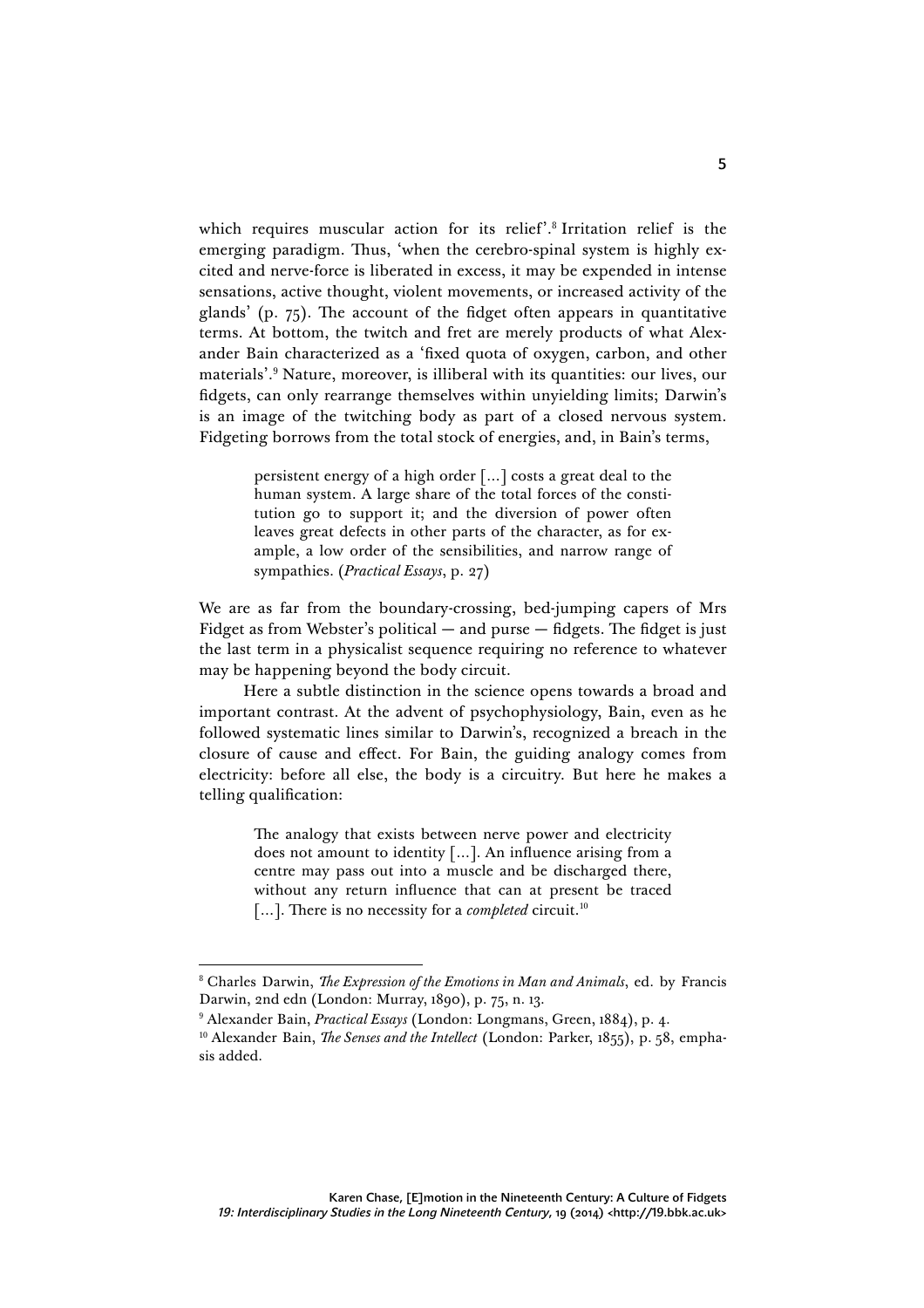This is Bain's breach. The nervous body can generate a tremble or an itch, but these manifestations are not then assimilated back into the exchange of impulses. They materialize on the surface of the body as termini, now susceptible to a different circuit, the network of belief, emotion, and will. The nerves specify a pathway for the discharge of tension, but once a specification is discovered to satisfy the requirement, *then* the brain can begin to form intention (*Senses and the Intellect*, pp. 291–97). Involuntary reflexes come to accommodate voluntary meanings: the body clenches, the person *fidgets*.

These adjacent physiologies, Darwin's and Bain's, lead to different historical careers for the fidget. The closed neural system of the individual organism, pictured in *The Expression of the Emotions*, tends towards a statistical zoology that places fidgety behaviour within the normal life course of irritation and release. It is not only inevitable; it is in principle predictable. Indeed in a whimsy of 1885, published in *Nature*, Francis Galton suggests the future of twitchy statistics. In a hall with a large audience, sitting at a distance that allowed for wide viewing, Galton was 'able to estimate the frequency of fidget with much precision'. With his eye at an apex and with columns as boundaries, he counted 'the number of distinct movements' ('about 45 per minute'), duly noting the age of the audience (largely elderly) and the numerical difference between bored and attentive states:

> Circumstances now and then occurred that roused the audience to temporary attention, and the effect was twofold. First, the frequency of fidget diminished rather more than half; second, the amplitude and period of each movement were notably reduced. The swayings of head, trunk, and arms had before been wide and sluggish, and when rolling from side to side the individuals seemed to 'yaw'; that is to say, they lingered in extreme positions. Whenever they became intent this peculiarity disappeared, and they performed their fidgets  ${\rm smartly.}^{\rm 11}$

The playful tone should not obscure the characteristic disposition in Galton: to find regularities within finite populations and to offer statistics as a resource for stabilizing anomalies. Within this vector of thought, fidget loses its charge, appearing as just the most visible sign of the nerves at their regular business.

<sup>&</sup>lt;sup>11</sup> Francis Galton, 'The Measure of Fidget', *Nature*, 25 June 1885, p. 174.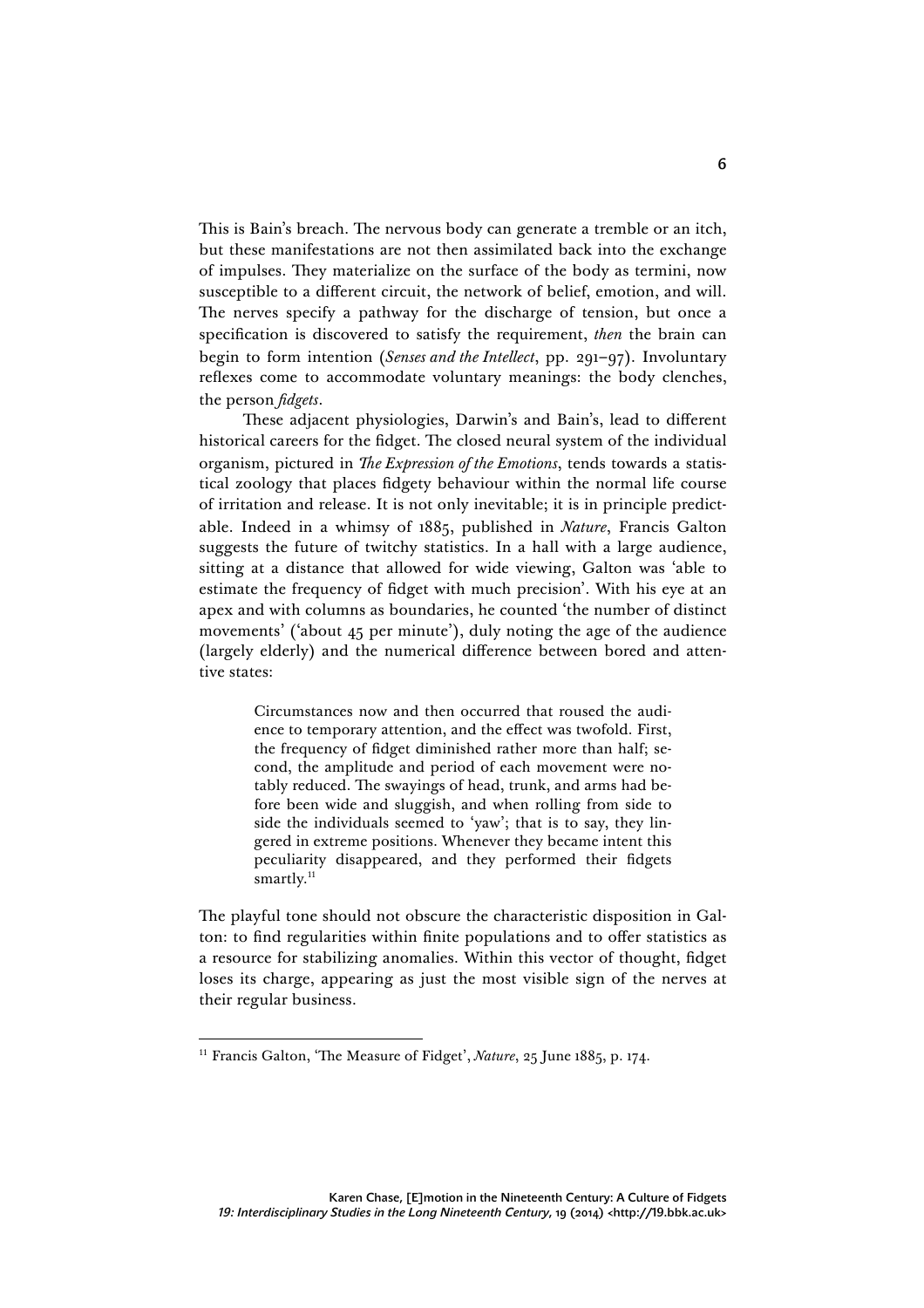In the other direction, though, as developed in Bain's reflections on the incomplete circuit of impulse and the parallelism of mind and body, the physiology of the fidget leads towards psychoanalysis and its new theory of the symptom as ideogenic. A bodily eruption is the sign of a thought, a memory, a desire, and a repression. The eruptive body is a map of meaning, or as Freud puts it in the case study known as *Dora*:

> When I set myself the task of bringing to light what human beings keep hidden within them, not by the compelling power of hypnosis, but by observing what they say and what they show, I thought the task was a harder one than it really is. He that has eyes to see and ears to hear may convince himself that no mortal can keep a secret. If his lips are silent, he chatters with his fingertips; betrayal oozes out of him at every pore. And thus the task of making conscious the most hidden recesses of the mind is one which it is quite possible to accomplish. 12

Precisely because the fidget occupies the nexus of intention and reflex, it stands as an invitation to significance; it is the site where inner meaning floods and overflows the self-possession of the body.

## The personhood of fidget

I have been speaking of the 'specification' of fidget in the nineteenth century, when a figure of merriment and satire, a loose compendium of restlessness, gains definition through bodily emphasis and physiological enquiry. Fidget becomes something one can integrate into a circuit of nerves, something one can count. But there is a second specification, not physiological and individual, but social and moral. The command 'Stop fidgeting!' is among the most common form of reprimands. As a stock injunction, it places fretful behaviour within the domain of conduct and conduct books, but also, increasingly, in the realm of everyday characterology, which repeatedly returns to the scene of annoyance. It is notable, after all, how an action, even a reiterated action  $-$  fidgeting  $-$  becomes an indelible mark of character: 'A fidget'. The popular American author 'Shirley Dare' (Susan Dunning Power) writing in the 1890s, describes an entire class of women who are 'born fidgets, who must always

<sup>&</sup>lt;sup>12</sup> Sigmund Freud, *Dora: An Analysis of a Case of Hysteria*, ed. by Philip Rieff (New York: Simon & Schuster, 1997), p. 69.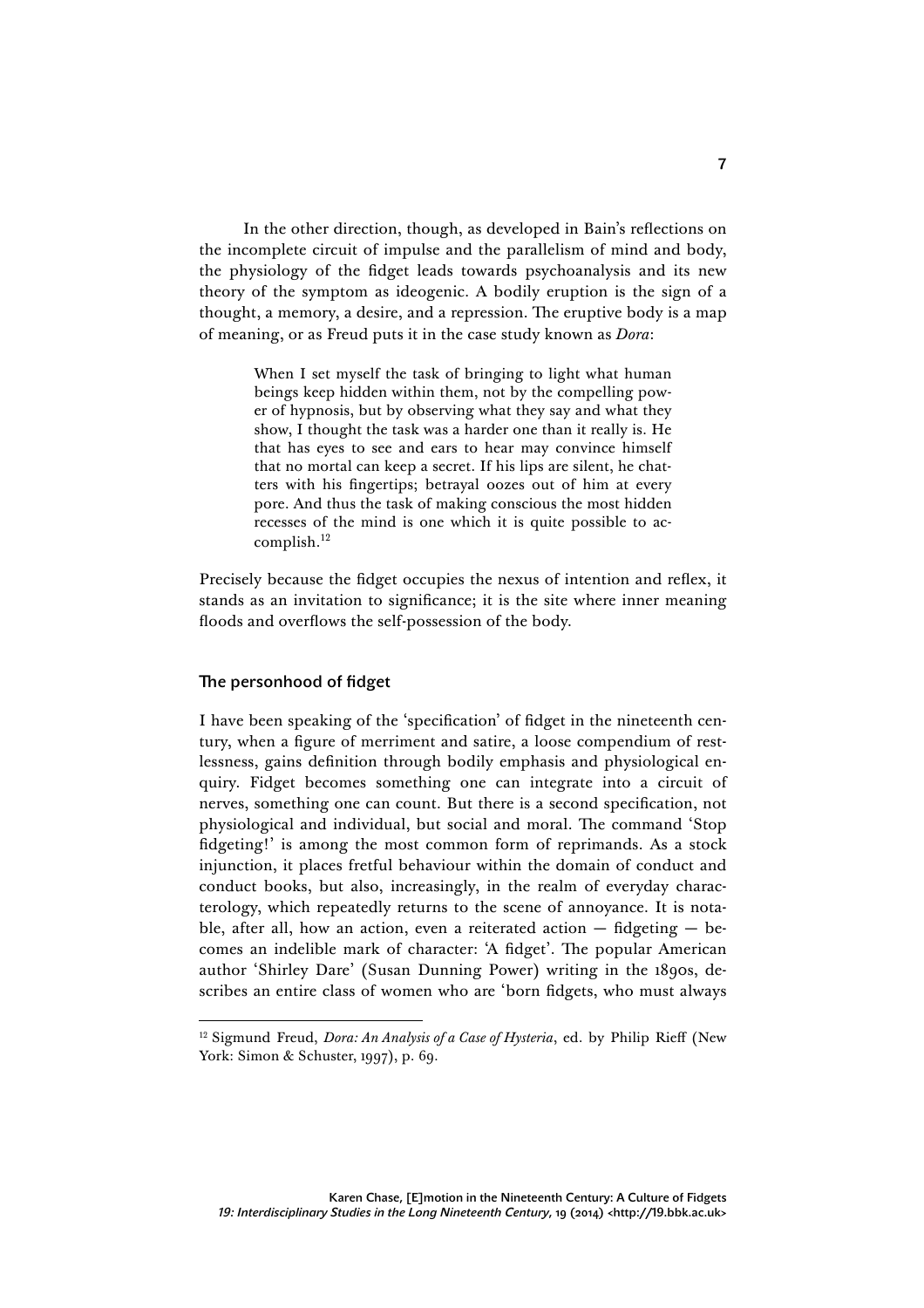rock or blink, or open and shut their fingers apprehensively'. <sup>13</sup> She particularly abhors fidgets (either sex) who 'work with their tongues at a tooth, or play their jaws in that mysterious fashion which brings a crack at each movement' (p. 20). This is definition by constitution.

As Herbert Spencer's mother became increasingly difficult for his father to tend, son offered father the following advice: 'You must do what you can to prevent her from fidgeting herself, and make her feel that it is better to let things go a little wrong, rather than make herself worse by trying to keep them right.' 14The son might have taken heed of his own counsel. Beatrice Webb, for example, who knew Spencer as well as anyone could or did, describes in detail just how difficult it was to be with him, especially at the last, largely because of the degree and intensity of his fidgets.<sup>15</sup> Within the ripening canons of propriety, fidgeting thus becomes at once a signature of personality and a prime barrier to sociality. Individual and interpersonal in equal measure, it marks the site where an inner necessity (to chafe and to churn) meets the basic terms of being with another. *The Weekly Tribune* found fit to publish this squib without introduction; the sentence stands alone, ominously, and portentously:

> A great deal of unhappiness is caused by a fussy and fidgety disposition, which makes mountains out of molehills, and keeps everyone in hot water about trifles.<sup>16</sup>

Size matters. Molehill to mountain marks an impressive passage, and it is a disproportion that attracts comment. If a man objects to the tepid tea his wife sets before him, grasps a hammer and bludgeons her, his behaviour would not be called fidgeting; but if the same man persisted in furiously tapping the table with his index finger, he will be said to have begun to fidget. The discrepancy between the precipitating cause and the emotion it rouses, along with the nature of the response itself (in this instance, tapping) belittles the person. One who fidgets is always small, whatever his or her size. It is no accident that even such morally con-

 <sup>13</sup> Shirley Dare, *The Art of Beauty; or, Studies in Graces, Health, and Good Looks* (Baltimore: Woodward, 1896), pp. 18–19.

<sup>&</sup>lt;sup>14</sup> David Duncan, *The Life and Letters of Herbert Spencer*, 2 vols (New York: Appleton, 1908), I, 176.

<sup>&</sup>lt;sup>15</sup> *The Diary of Beatrice Webb*, ed. by Norman and Jeanne MacKenzie (London: Virago, 1982), pp. ii, 89–90, 262.

<sup>16</sup> *The Weekly Tribune*, 26 March 1904, p. 12.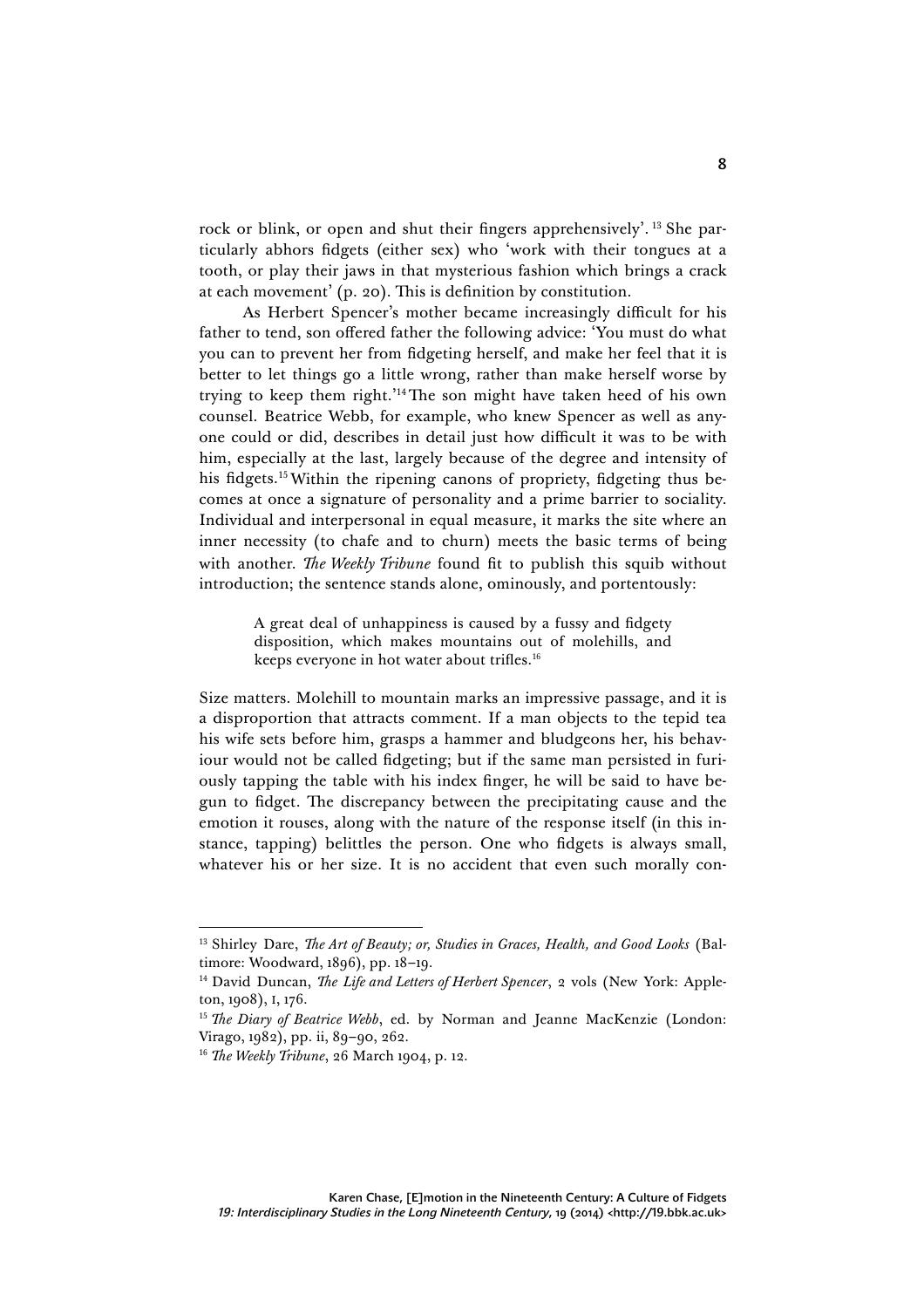trasting figures as Quilp and Miss Moucher, both little people, are two of Dickens's most conspicuous fidgets.

The persistent image, at once a source of fascination and repugnance, was of the small fidget creating an entire climate of irritation. In 1847, *The People's Periodical and Family Library* published 'The Dream of Life', (its author had previously written 'The Ordeal by Touch'), which includes this characteristic and revealing appraisal:

> Grace Menzies, who was naturally of a fidgety temperament, was popping and buzzing about, like a bushel of chestnuts on a fire, as the absence of the young people was prolonged beyond the usual time, and it was a great consolation to her, when her brother arrived, to communicate her anxiety to him, and, make him a sharer in them.<sup>17</sup>

The contagion of fidgety behaviour prompts ever sharper demands for its cessation, as if one infection might lead to a fidgeting epidemic. David Parisi explores the 'poorly defined borders of touch', of which we might include the transference of fidgets from one body to the next.18 One need not touch a fidgeting body to be touched by it. The disease can transmit visually: a reflex is stimulated by the motor performance much in the way that one yawn precipitates another, and yet another. In Wilkie Collins's novel *Poor Miss Finch* (1872), the Reverend Finch's performance of Hamlet is toxic allergen to Madame Pratolungo, who immediately exhibits symptoms of 'the Hamlet-Fidgets', and passes them on to Lucilla, who 'catches the infection, and fidgets too'. 19

Near to contagion lies aggression, the twitching body as instrument of assault. Quilp calculates his fidgets and employs them with cold ferocity, aiming to stupefy and petrify other characters. A character whose visage is as mobile as a pair of feet, whose body is in perpetual motion, and whose 'pursuits were diversified' as 'his occupations numerous', is described at one point as 'advancing with a sort of skip, which, what with

 <sup>17</sup> 'The Dream of Life: A Romance', *The People's Periodical and Family Library,* 5 June 1847, pp. 545–47 (p. 545).

<sup>18</sup> David Parisi, *The Skin Ego*, trans. by Chris Turner (New Haven: Yale University Press, 1989), p. 12. See also his chapter, 'Tactile Modernity: On the Rationalization of Touch in the Nineteenth Century', in *Media, Technology, and Literature in the Nineteenth-Century: Image, Sound, Touch*, ed. by Colette Colligan and Margaret Linley (Farnham: Ashgate, 2011), pp. 189–213.

<sup>&</sup>lt;sup>19</sup> Wilkie Collins, *Poor Miss Finch*, ed. by Catherine Peters (Oxford: Oxford University Press, 2000), p. 133.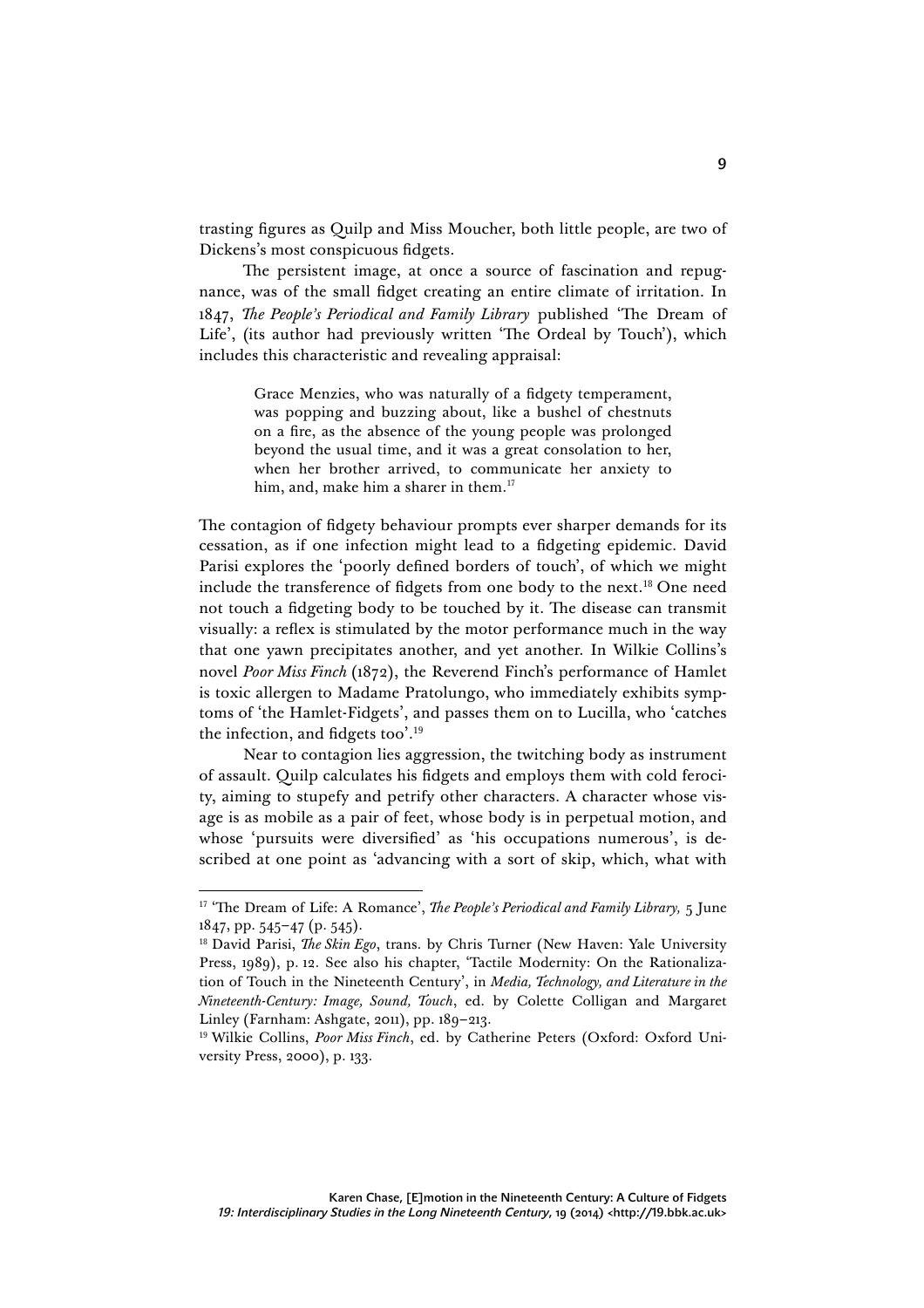the crookedness of his legs, the ugliness of his face, and the mockery of his manner, was perfectly goblin like'. <sup>20</sup> The 'sort of skip' implies an eyecatching, repetitive, and insistent motion at once physical and figural. Such a fidget creates the grotesque, not as shocking tableau, but as ongoing, chronic, wilful irritability. It quivers with potentiality, which makes it a nervous form with an unstable structure. It is subject to fits and fancies, whims and desires. It has no teleology of its own and usually leads to nowhere more purposeful than its own exhaustion or extinction.<sup>21</sup>

The peculiar agency, uncannily balanced between focused intention and helpless automatism, not only discomposes those in the near circle; it also irritates critics, often journalistic critics, into compulsive attention. To follow the history within popular discourse is to see how often highminded disapproval expresses another recognition: namely, that the perpetual motion of the quivering is an unmistakable sign of pleasure. A well-known song relates the story of a woman who returns from a visit to Scotland with an inexhaustible urge to dance to the Scotch fiddle. She 'fidgets so' when her body is not dancing, and her fidgets become themselves a kind of dance that is repeated in every refrain of the song:

> For it's scratch, scratch, rub, rub, scratch, scratch away For the d \_\_\_ l's a bit of comfort is there, all the blessed  $\rm day.^{22}$

By the last verse everyone suffers from the fidgets; the entire household is afflicted, and though the singer declares he'll never return to Scotland, it seems as if return might be the antidote, since the only alternative is endless repetition of the refrain. The self-pleasuring refrain — with its masturbatory intimations in 'scratch, scratch, rub, rub', begins to seem endemic. The tale of 'The Old Marquis and his Blooming Wife' describes Mister December (at 78 and then 88 years), also known as 'Old Fidgets', because the young women he weds (Miss May) continually run away with

<sup>&</sup>lt;sup>20</sup> Charles Dickens, *The Old Curiosity Shop*, ed. by Angus Easson (Harmondsworth: Penguin, 1975), pp. 73, 81.

 $21$  These characteristics separate fidget from other repetitive forms less porous, such as habit or ritual. Fidgeting may be or become habitual, but habits (or rituals) are not in themselves fidgets.

<sup>&</sup>lt;sup>22</sup> 'The Scotch Fiddle', in *A Collection of Ballads*, 9 vols (London: [n. pub.], [n.d.]), I, 379. London, British Library (BL), Sabine Baring-Gould Collection.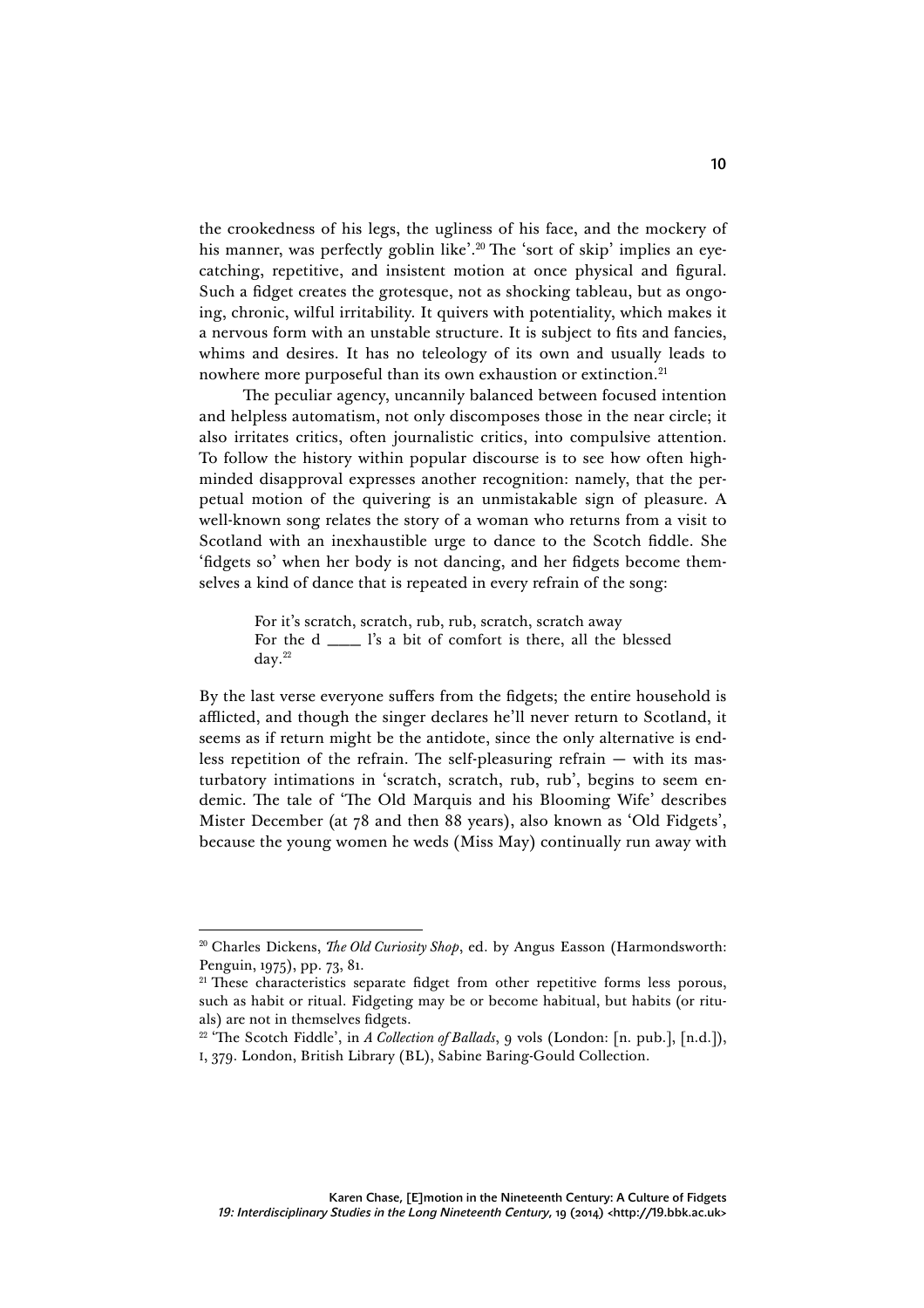young men (Mr June), and without a woman, 'When he goes to bed at night, | He's nobody to fumble.' 23

That these quickenings are effects of desire is not enough to explain the untiring interest in fidgeting. It is surely also that the desire seems unquenchable. It abides, or it returns. In either case, it is always chronically there. The question then arises, and itself abides through the century: what's to be done with the fidgets?

The play 'A Cure For the Fidgets' (1867) featured a nervous Mr Finnikin Fussleton, whose maid describes him as 'such a werry excitable gent by natur', and so horful precise and partick'lar, that the doctors has ordered him no end o' cold baths just to take the "fidgets" out of him'. <sup>24</sup> The cold baths prescribed by the doctors suggest sexual causes, and indeed the word has etymological associations both to masturbation and 'fricking', or fucking, as Steven Connor has noted in his meditation on the subject.<sup>25</sup> But, copulation being out of the question (the play depends on the impossibility of satisfaction), the 'cure' mentioned in the play's title refers instead to a technique known in today's parlance as 'flooding'. Finnikin Fussleton pitches into 'one of his fidgety tantrums' like an epileptic seizure, and at the end of the play, when he revives, he realizes the value of immersion:

> After the 'dose' I have had this day I shall never have the 'fidgets' again, and should anybody present know anybody else suffering from the same infirmity, don't send him to a doctor, send him here — we'll ensure his recovery in a single visit, if he'll only drop in and try our notion of A CURE FOR THE FIDGETS. (Williams, p. 26)

Because fidgeting can appear an act of brazen licence, it invites such the discourse of improvement, often cast in terms of 'effort' or indeed 'self-help'. Cures were offered in the form of exchange — exercise, hobbies — that requires only a willingness to *try*. As Charles Rosenberg notes of many nervous diseases of the nineteenth century, 'control and

 <sup>23</sup> 'The Old Marquis and his Blooming Wife', in *A Collection of Ballads*, IX, 226. BL, Sabine Baring-Gould Collection.

<sup>24</sup> Thomas J. Williams, *A Cure For the Fidgets (A Farce)* (London: Hailes Lacy, 1867), p. 3

<sup>&</sup>lt;sup>25</sup> Steven Connor, 'A Philosophy of Fidgets', Liverpool Biennial *Touched* Talks, 17 February 2010 <http://www.stevenconnor.com/fidgets/> [accessed 28 September 2014].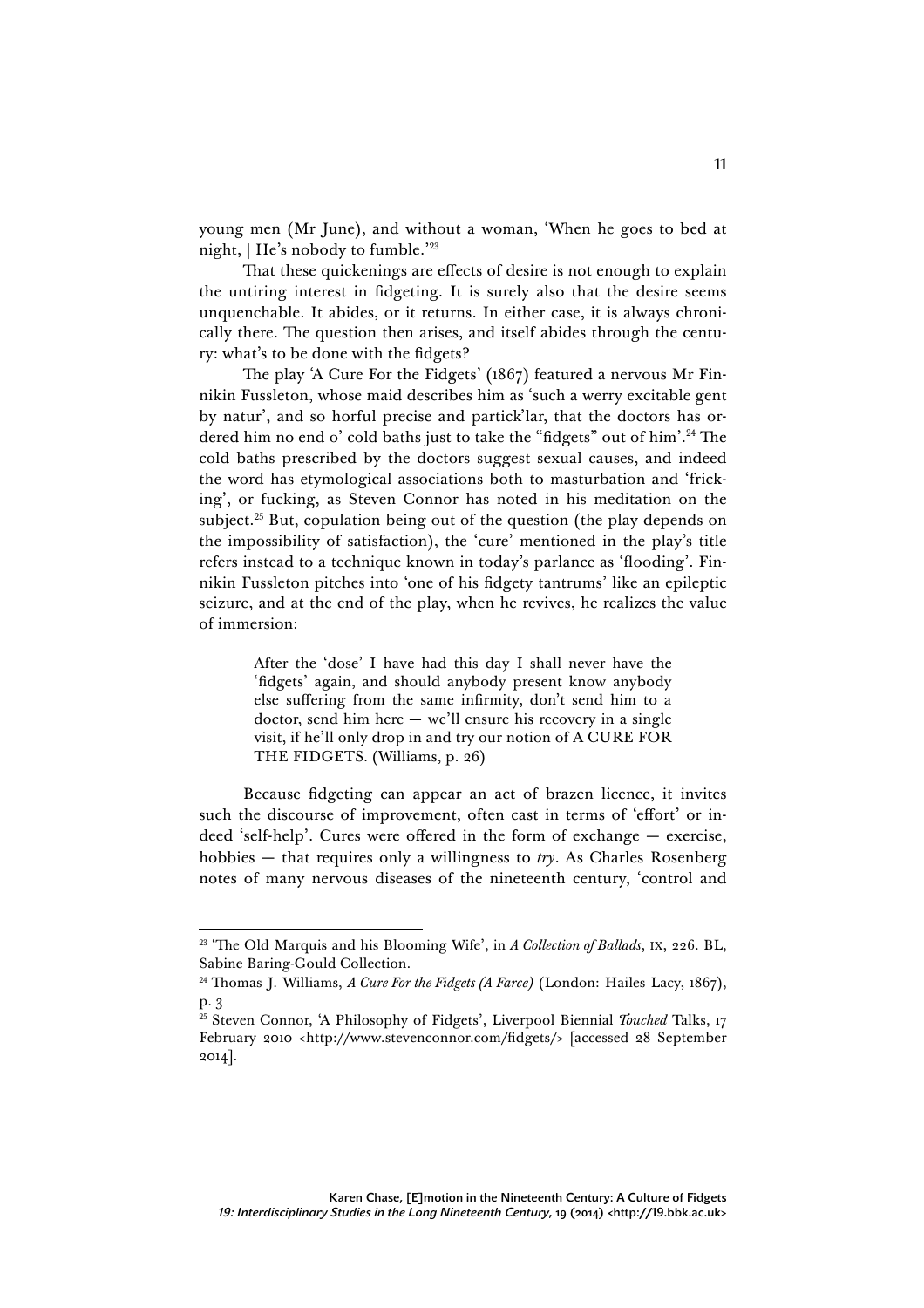responsibility were central, if not always explicitly articulated, issues.' 26 They are central with our fidgets too. But no less central, as nearly all examples show, is the lure of a comic register. The word itself is funny, as is that disproportion between the micro-gestures of the extremities and the stern peremptory judgements. Then, too, the fidget is perhaps the consummate example of Henri Bergson's still persuasive proposition: 'The attitudes, gestures, and movements of the human body are laughable in exact proportion as that body reminds us of a mere machine.' 27

## Dickens and the art of fidgeting

Dickens has hovered over this article, his works fussing and fretting at the margins, as if claiming for themselves the provenance of fidgets. Who can resist? In *Forms of Feeling in Victorian Fiction*, Barbara Hardy composes a medley of behaviours from which Dickens produces his fidgets: 'From *Pickwick Papers* to *Edwin Drood*', she writes,

> the behaviouristic rendering is central: the characters rant, rave, groan, sigh, weep, laugh fiendishly, heave bosoms, flourish sticks and umbrellas, toss heads, strike breasts, hit stones, cast themselves down, and writhe, as if only pantomimic violence could utter intensities of feeling.<sup>28</sup>

William Cohen observes the broader field of operation: 'Dickens frequently exploits the body as the site at which external world and internal self partake of each other.' <sup>29</sup> Between these two incontestable insights we locate the fidget. In Dickens, fidgeting accompanies the conscious mind and the deliberate body like a subversive understudy, and it rarely has an object of its own beyond the immediate discharge of its fret. But, without

 <sup>26</sup> Charles E. Rosenberg, 'Body and Mind in Nineteenth-Century Medicine: Some Clinical Origins of the Neurosis Construct', *Bulletin of the History of Medicine*, 63 (1989), 185–97 (p. 194).

<sup>27</sup> Henri Bergson, *Laughter: An Essay on the Meaning of the Comic*, trans. by Cloudesley Brereton and Fred Rothwell (New York: Macmillan, 1911), p. 29.

<sup>28</sup> Barbara Hardy, *Forms of Feeling in Victorian Fiction* (London: Methuen, 1986), p. 45.

<sup>29</sup> William A. Cohen, *Embodied: Victorian Literature and the Senses* (Minneapolis: University of Minnesota Press, 2009), p. 29. See also Athena Vrettos, 'Defining Habits: Dickens and the Psychology of Repetition', *Victorian Studies*, 42 (1999/2000), 399–426.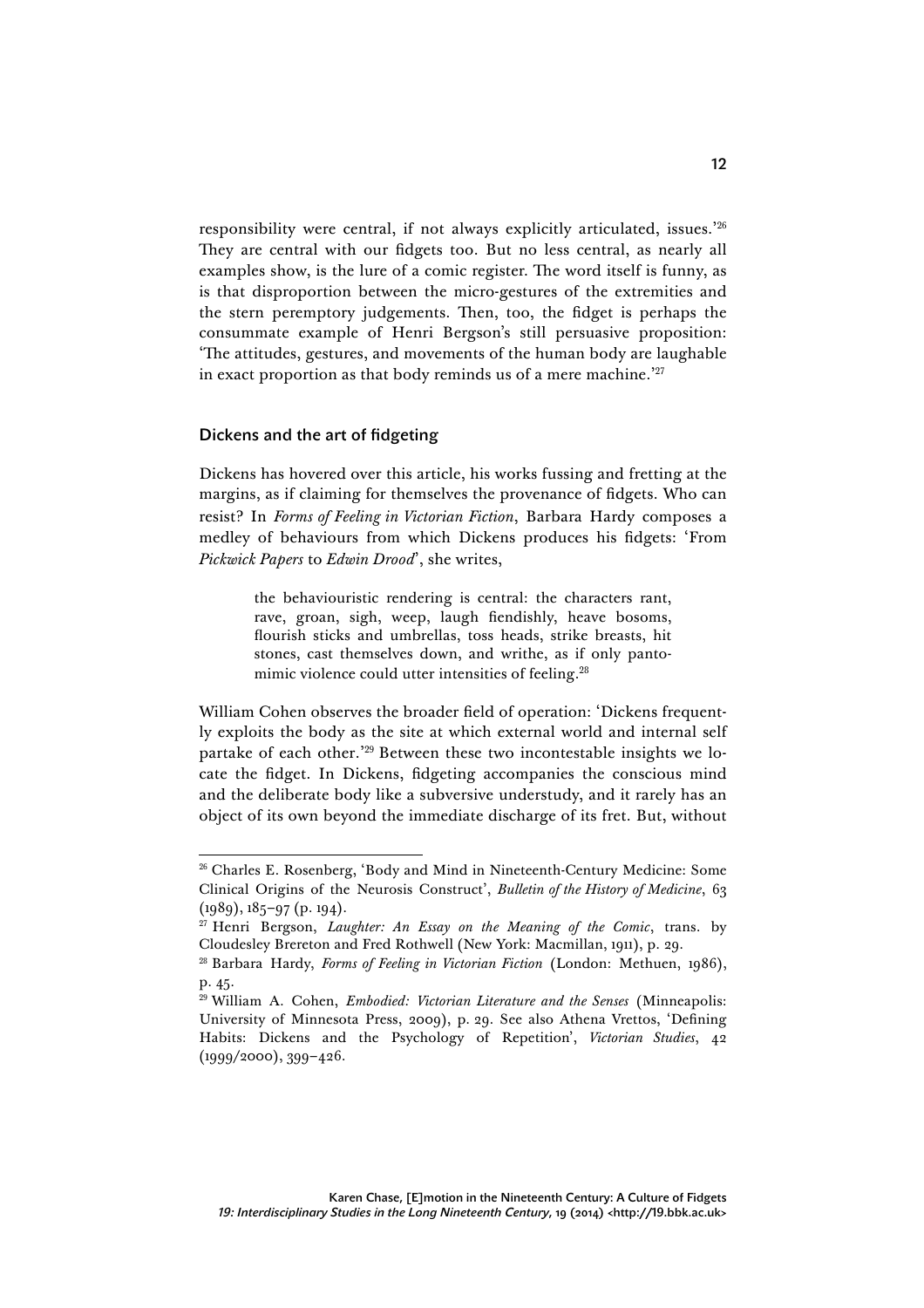intention to communicate, or capacity to interest, fidgeting magnetically draws attention to itself. Dickens exploits not only the friction of repetition, but also the creation of spectacle on the small stage of the body. Here again is Quilp, the fiendish little person (Dickens calls him a 'dwarf') who makes the Old Curiosity Shop tremble: 'he rubbed his hand slowly round, and round, and round again — with something fantastic even in his manner of performing this slight action' (p. 69). The rubbing hands emanate a 'something fantastic' that breaks the norms of realist causality opening prospects for new eruption.<sup>30</sup> The agitated, impulsive quality of Dickens's fiction  $-$  as it appears in the texture of language, the lurching movement of bodies, and the accelerating rhythm of incidents suggests a classic fidget. It also suggests a rereading of Dickens's construal of character and its relation to the social world. Here, from *The Pickwick Papers* is Mr Dowler, as he simmers:

> Clocks tick so loud […] when you are sitting up alone, and you seem […] as if you had an under-garment of cobwebs on. First, something tickles your right knee, and then the same sensation irritates your left. You have no sooner changed your position, than it comes again in the arms; when you have fidgeted your limbs into all sorts of queer shapes, you have a sudden relapse in the nose, which you rub as if to rub it off  $-$  as there is no doubt you would, if you could.<sup>31</sup>

<sup>31</sup> Charles Dickens, *The Pickwick Papers*, ed. by James Kinsley (Oxford: Oxford University Press, 1992), p. 460.

 $30$  G. H. Lewes's famous 1872 critique of Dickens's characters — likening them to the frog that Bain discusses in *Senses and Intellect*, such that the frog's body will perform actions even after the spinal cord has been cut — mistakes Bain's 'reflex action' for Dickens's mental action ('Dickens in Relation to Criticism', *Fortnightly Review*, February 1872, pp. 141–54). Dickens does employ mechanism, but that is only one of many tropes and techniques that describe his techniques of characterization. In my book *Eros and Psyche* I challenged this disposal of Dickens's characters into the simplicity of caricature by arguing that Dickens creates 'a complex of simples', and that the surface *is* the centre (*Eros and Psyche: The Representation of Personality in Charlotte Brontë, Charles Dickens, and George Eliot* (New York: Methuen, 1984), p. 98). Many others have since added refinements and augmentations to this claim. See, for example, Juliet John, *Dickens's Villains: Melodrama, Character, Popular Culture* (Oxford: Oxford University Press, 2003). John demonstrates the remapping of inner onto outer, and the concomitant elevation of surface and subordination of depth.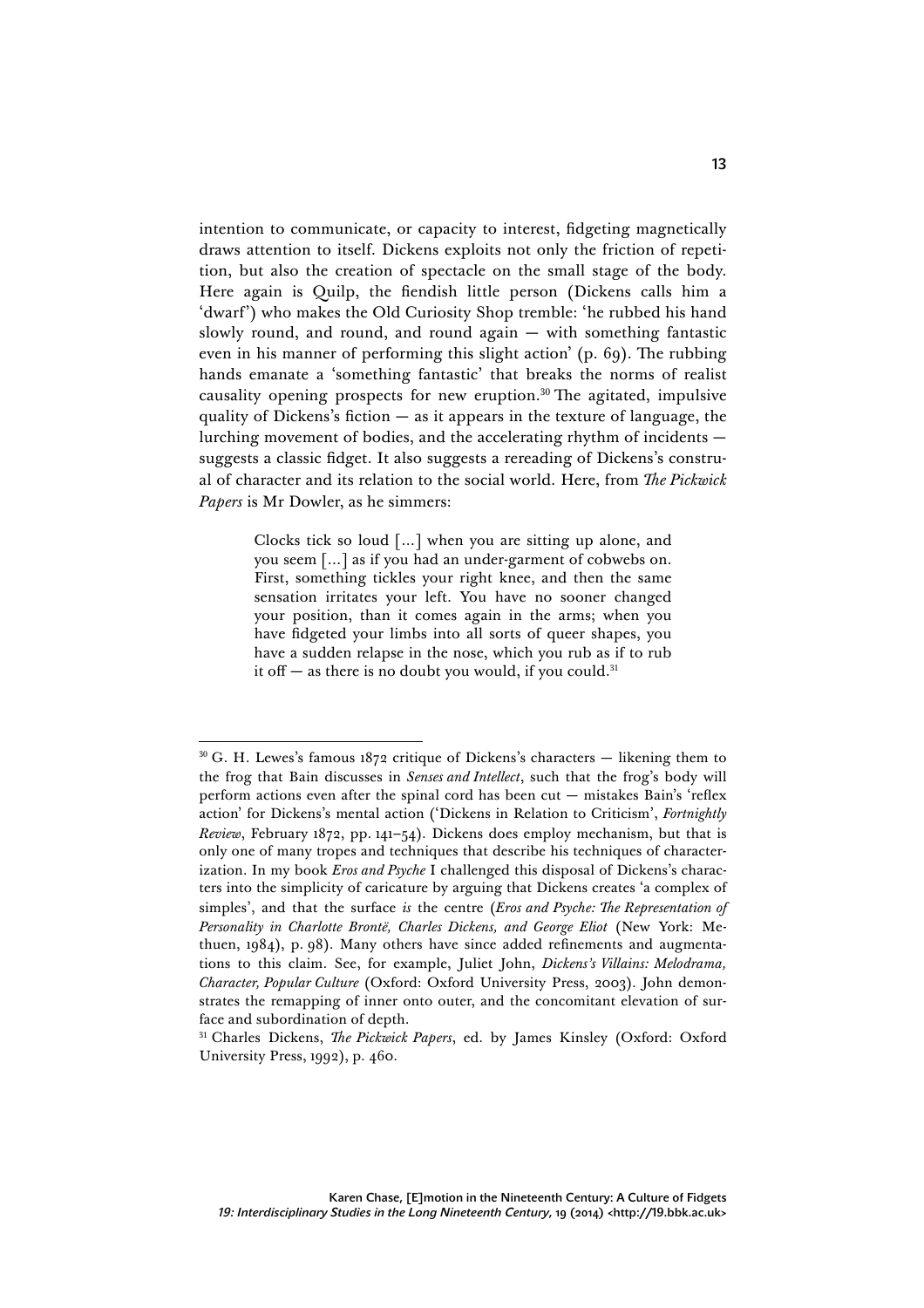Dowler is an exemplary case, who stands alongside another striking early example from *Barnaby Rudge*. This is late at night, when the Gordon riots have receded, but the Varden household remains awake and watchful. Its unsettlement is written into the flutter of the hair-triggered servant Miss Miggs. Gabriel Varden hopes for silence, by averting his attention from Miggs. But,

> if he looked another way it was worse to feel that she was rubbing her cheek, or twitching her ear, or winking her eye, or making all kinds of extraordinary shapes with her nose, than to see her do it. If she was for a moment free from any of these complaints, it was only because of her foot being asleep, or of her arm having got the fidgets, or of her leg being doubled up with the cramp, or of some other horrible disorder which racked her whole frame. If she did enjoy a moment's ease, then with her eyes shut and her mouth wide open, she would be seen to sit very stiff and upright in her chair; then to nod a little way forward, and stop with a jerk; then to nod a little farther forward again  $-$  lower  $$ lower — by very slow degrees, until, just as it seemed impossible that she could preserve her balance for another instant, and the locksmith was about to call out in an agony, to save her from dashing down upon her forehead and fracturing her skull, then all of a sudden and without the smallest notice, she would come upright and rigid again with her eyes open, and in her countenance an expression of defiance, sleepy but yet most obstinate, which plainly said, 'I've never once closed 'em since I looked at you last, and I'll take my oath of it!' 32

A tick, a flick, an insult, a plea, a joke, a contortion, a wink, a tickle, a prod — such fidgetings lead an increasingly active life after these beginnings. The twittering of Miss Flite in *Bleak House*, Bradley Headstone's physical eruptions of rage in *Our Mutual Friend*, Mr F's Aunt's proleptic warnings and Flora Finching's galloping speech in *Little Dorrit*, the handiwork of Uriah Heep in *David Copperfield*, the insuppressible hyphenated speech of Jingle in *Pickwick Papers* — these are radiant instances. David Trotter identifies a central rhythm of Dickensian plot, which he describes as a cycle of circulation and stoppage.33 I can bring Trotter's insight to

<sup>&</sup>lt;sup>32</sup> Charles Dickens, *Barnaby Rudge*, ed. by Gordon W. Spence (Harmondsworth: Penguin, 1982), pp. 467–68.

<sup>33</sup> David Trotter, 'Circulation, Interchange, Stoppage: Dickens and Social Progress', in *The Changing World of Charles Dickens*, ed. by Robert Giddings (London: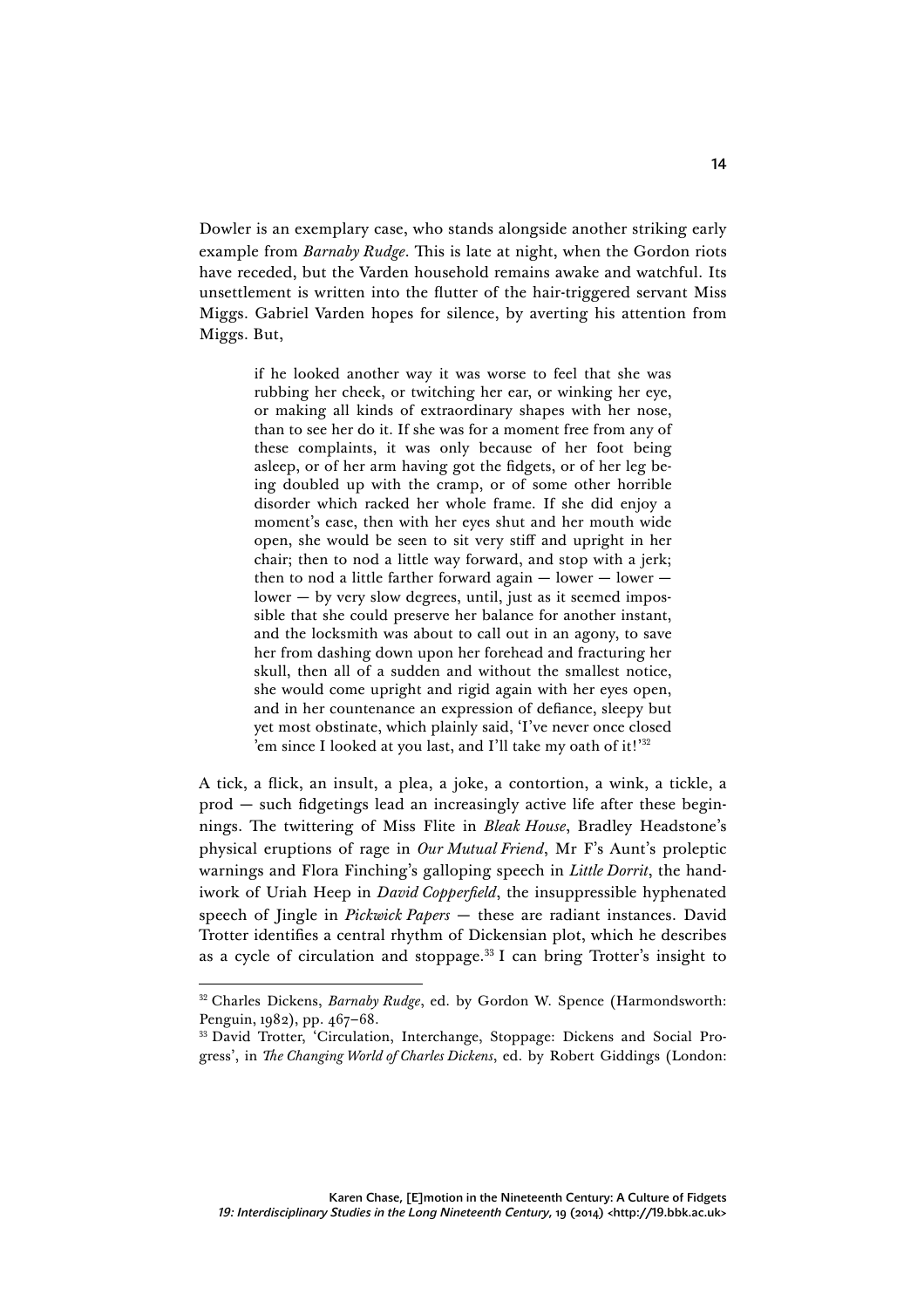bear on this analysis by noticing that fidget performs as a circulation that is also a stoppage. For Dickens what is psychologically inward is also visible, public — written on the surface of the body. What is most private is also most visible. Fidgeting rapidly circulates bodily energies, often circulating, because they are thwarted from outside. Events arrive at an impasse, and a body begins to tremble and shudder, bringing to the fore the vexing philosophic issue mentioned earlier, of a basic action — that is, the question of whether our most immediate bodily gestures are the outcome of intention or reflex, or simply part of the blind causality of the world. Is a fidget what someone does or merely something that happens to her, or in him? Is it the result of a purpose, or the effect of a cause? Earlier, we saw that such confusion generated both cultural fascination and stern judgement, and it is Dickens's pleasure, even his disruptive mission to pursue this confusion to its limit.

He does so, first of all, by deepening the uncertainty between action and motion, an uncertainty neatly caught in conventional linguistic practice to which I have alluded. We say that a person is a fidget, and we also say that someone has the fidgets, as a primitive gesture of human will and also as a sign of the unbidden forces that impinge on us. And this unstable juncture — between what is intended and what is endured, between sovereign agency and subjugated passivity — forces the uncertainty onto a wider scale, where individual agency contends with the impassive forces of modernity, urbanism, capitalism, the weather. The impasse in the world, which often takes the form of waiting, impatient waiting, generates this characteristic tableau — the body as crossed by fitful and uncontrollable impulses, running through the nerves and implicating the extremities. And so Eugene Wrayburn, as he waits with Lightwood for the return of Gaffer Hexam,

> took the fidgets in one leg, and then in the other leg, and then in one arm, and then in the other arm, and then in his chin, and then in his back, and then in his forehead, and then in his hair, and then in his nose; and then he stretched him-

Vision Press, 1983), pp. 163–79. See also Trotter's *Circulation: Defoe, Dickens and the Economies of the Novel* (London: Macmillan, 1988).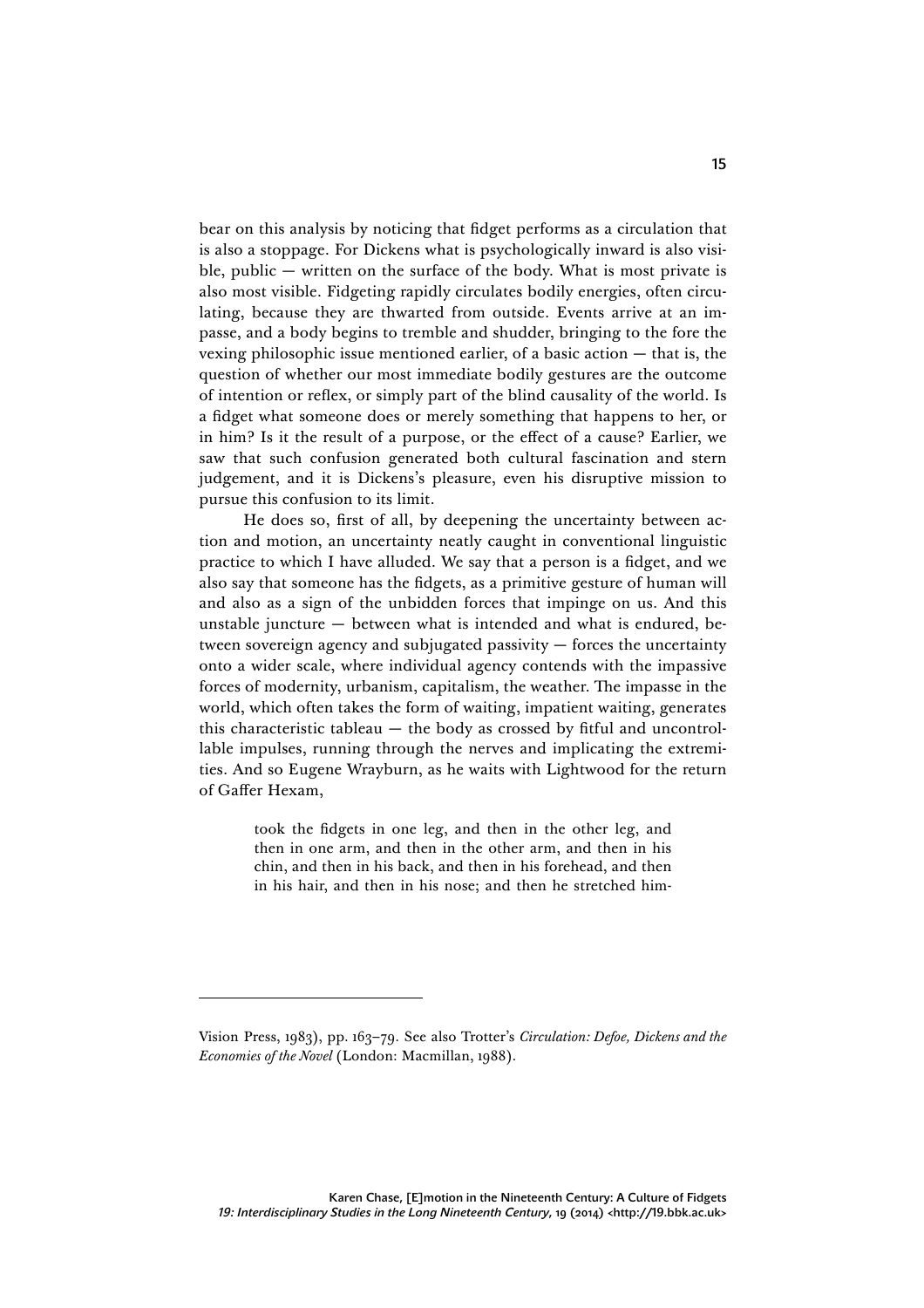self recumbent on two chairs, and groaned; and then he started up.<sup>34</sup>

Dickensian fidgeting is far more than a single obtrusive gesture; it is a running rumination of the body  $-$  a chain of gestures, movements, twitches, self-irritating. We see here, clearly, how in its recurrent relentless aspect, fidget becomes a self-contagion in which a twitchy reflex in the ear sends tremors down and across the susceptible body. In Dickens the contagion to other bodies is less prominent, but only because the borders separating one personality from the next are themselves so permeable.

Notably, language belongs to this agitated body; a fidgety rhetoric accompanies the twitchy nerves — a rhetoric built on repetition and parallel phrases that extend without natural stopping point. Characters themselves become vehicles of fidget-speech. Flora Finching's disappointed longing unfolds in unpunctuated verbal fluttering, while Joey Bagstock stammers out his fading imperial glory:

> 'Would you, Ma'am, would you!' said the Major, straining with vindictiveness, and swelling every already swollen vein in his head. 'Would you give Joey B. the go-by Ma'am? Not yet, Ma'am, not yet! Damme, not yet, Sir. Joe is awake, Ma'am. Bagstock is alive, Sir. J. B. knows a move or two, Ma'am. Josh has his weather-eye open, Sir. You'll find him tough, Ma'am. Tough, Sir, tough is Joseph. Tough, and devil-ish sly!'

The mere recital of his name gains pace and force and volume until he 'rang such an infinite number of new changes on his own name that he quite astonished himself'. <sup>35</sup> Such fidget can surprise the agent/patient, and can thus generate, not only reproduction, but creation through iteration.

We can see the point more clearly by way of contrast. The Smallweeds constitute a society of fidgets all on their own, a closed system of flutter and disquiet, ever ready to boil over, as for instance when Grandfather Smallweed happens to mention '10 minutes', whereupon

 <sup>34</sup> Charles Dickens, *Our Mutual Friend*, ed. by Adrian Poole (London: Penguin, 1997), p. 167.

<sup>35</sup> Charles Dickens, *Dombey and Son*, ed. by Alan Horsman (Oxford: Oxford University Press, 1999), p. 106.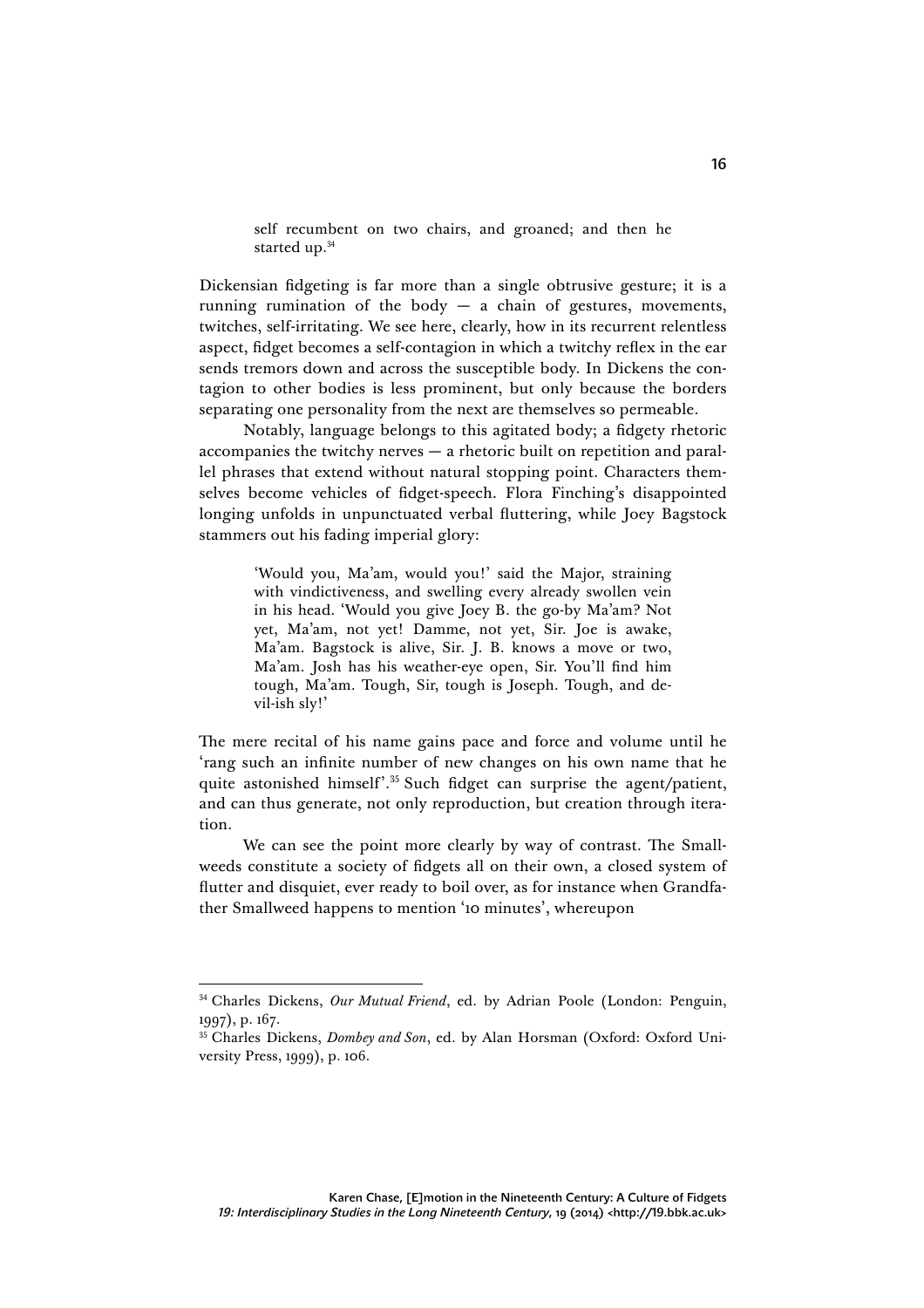Grandmother Smallweed, who has been mumbling and shaking her head at the trivets, hearing figures mentioned, connects them with money and screeches like a horrible old parrot without any plumage, 'Ten, ten-pound notes!'

Grandfather Smallweed immediately throws the cushion at her.

'Drat you, be quiet!' says the good old man.

The effect of this act of jaculation is twofold. It not only doubles up Mrs Smallweed's head against the side of her porter's chair and causes her to present, when extricated by her granddaughter, a highly unbecoming state of cap, but the necessary exertion recoils on Mr Smallweed himself, whom it throws back into his porter's chair like a broken puppet.<sup>36</sup>

The Smallweeds help us to see that the life history of fidgeting often follows a distinctive course. Its inward agitations, its self-contained theatre of energies, suddenly come to discharge and erupt, as if the private absorptions suddenly remember a world of others. Repeatedly, characters will withdraw from the social circuitry that binds individuals and engage with an inner and singular mechanism, unpredictable and non-normative. And then after the inner whirring of an apparatus that seems impervious to a world beyond, it expels a fragment of its fidgety planet, back into the social milieu. Such an erratic relation to shared community is a great provocation. The agitated body can exhibit unruly, disorderly behaviour, a style of primitive selfishness, unsuited to the ceremonies of exchange, the exchange of food and endearments in Dickens's fiction, upon which Dickensian sociality is based.

Just as notable as the provocation is its local character. Consummate fidgets such as Flora Finching, Mr Dowling, Miss Miggs, Fanny Sparkler, or Grandmother Smallweed belong to a micro-universe of disturbance. Trapped inside their own system of self-contagious cramp and twitching, they erupt outwards, even as their victims remain near and often small. They are gargoyles on the facade of Dickensian gothic, but they also represent the deeper structural rhythm of the plot, the rhythm in which forward movement through time and the logic of incident is continually interrupted through the diversions of the agitated body, the twitching tongue.

They conform, then, these fidgets, to one familiar paradigm of comedy earlier identified: the subject rendered as an object, rendered open to

 <sup>36</sup> Charles Dickens, *Bleak House,* ed. by Stephen Gill (Oxford: Oxford University Press, 1998), p. 309.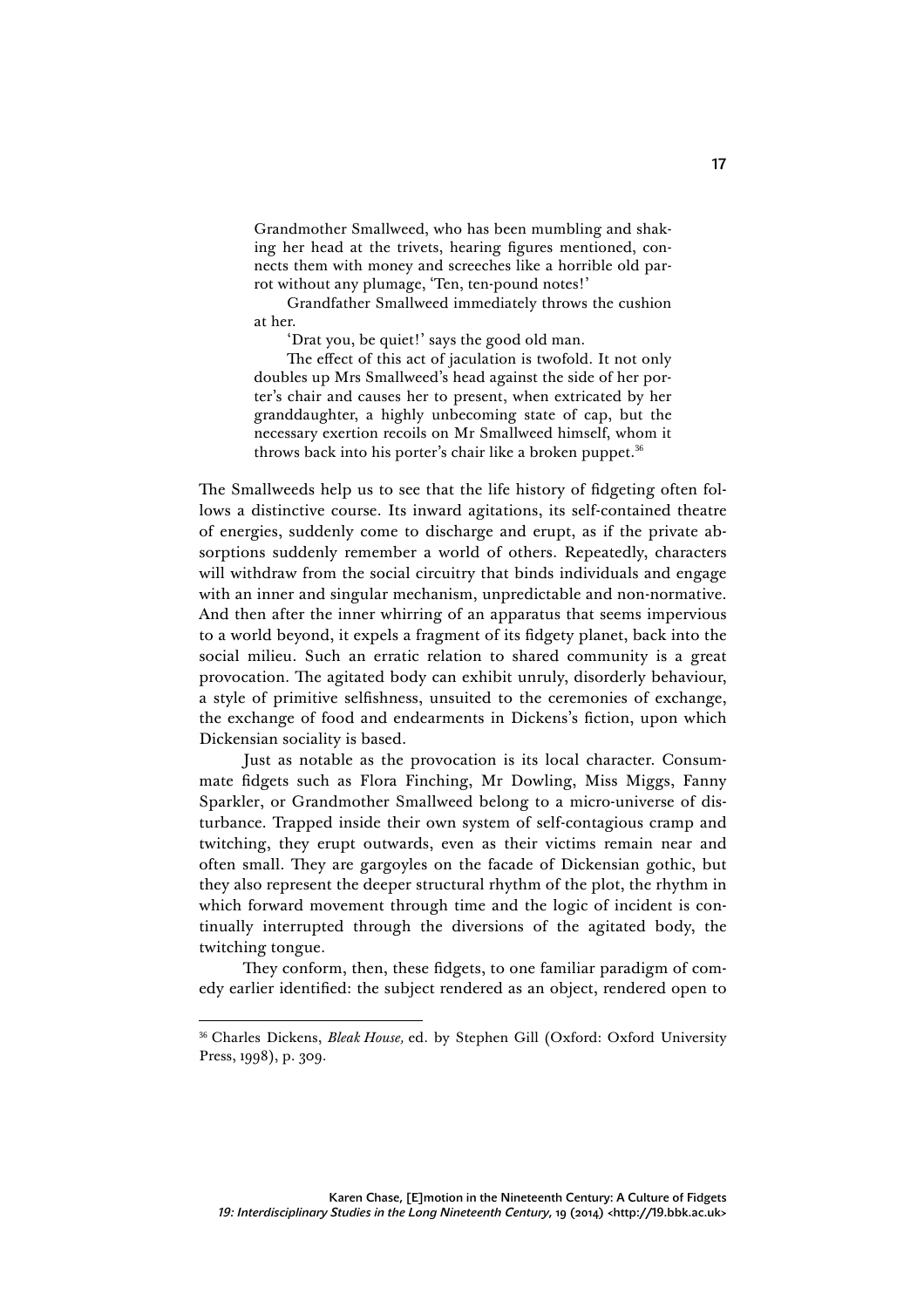view, open to the embarrassment of undisciplined reflex, obsessive control, or compulsive ritual. The comic bent is paramount, but so too is its essentially metonymic narrative structure, because the fidget lives through adjacency, the nearby stimulus and the contiguous effect, one nervous action activating the next ('then in his chin, and then in his back, and then in his forehead, and then in his hair')  $-$  just as the fidgeting tongues react to their own movements, one sound generating similar sounds, one figure of grammar stirring a close repetition. This is what gives speed to the narrative passages, the quick slide along well-mapped routes, adjacent parts of the body (elbows leading to wrists) and also the speed of linguistic parallelism — simple sentences conjoined by commas or 'and'.

Their provocation and their impulsive energies make these cases productive narrative forces, ball bearings for the plot, radiant nodes of irritability that create kernel events of story, the local crux, the temporary impediment. The wider cast of the narrative, the large amplitude of its ambition, is built on the micro-device of the fidgets. Recurrently, even obsessively, the rhythms of plot depend on the local acceleration of the inward-tending, outward-erupting vortex. Arthur Clennam collides with Flora Finching, Eugene Wrayburn meets Mr Dolls, and Mr George greets the Smallweeds. The encounter between the fidget and the normative agent — one capable of performing basic actions, calibrating intention with desire, self with other, mind with body - produces narrative incident that regularly launches the movement of events into the broader arc of plot. The narrative danger of fidgeting is that it is in principle interminable, running without destination along the circuit of nerves. The central instances, I have suggested, are scenes of impasse — waiting beyond patience and then beyond bodily and verbal self-control. The risk is that narrative will be caught in the circle of anticipation without arrival, fret without purpose.

But for Dickens there remains another outcome for the squirming body. Its activity might turn to the light, introducing motions that can produce social warmth rather than selfish discharge. The peace of domesticity must be sustained by buzzing energy somewhere. Here is where fidget can provide as much as divide, and where it can perform an affirmative ethics. Esther Summerson is, after all, another fidget, fluttery and sometimes frantic in her gestures of self-chastening humility. Caddy Jellyby asks to learn domestic management by following the example of Esther, who responds:

> The idea of her learning housekeeping of a person of my vast experience was such a joke that I laughed, and coloured up,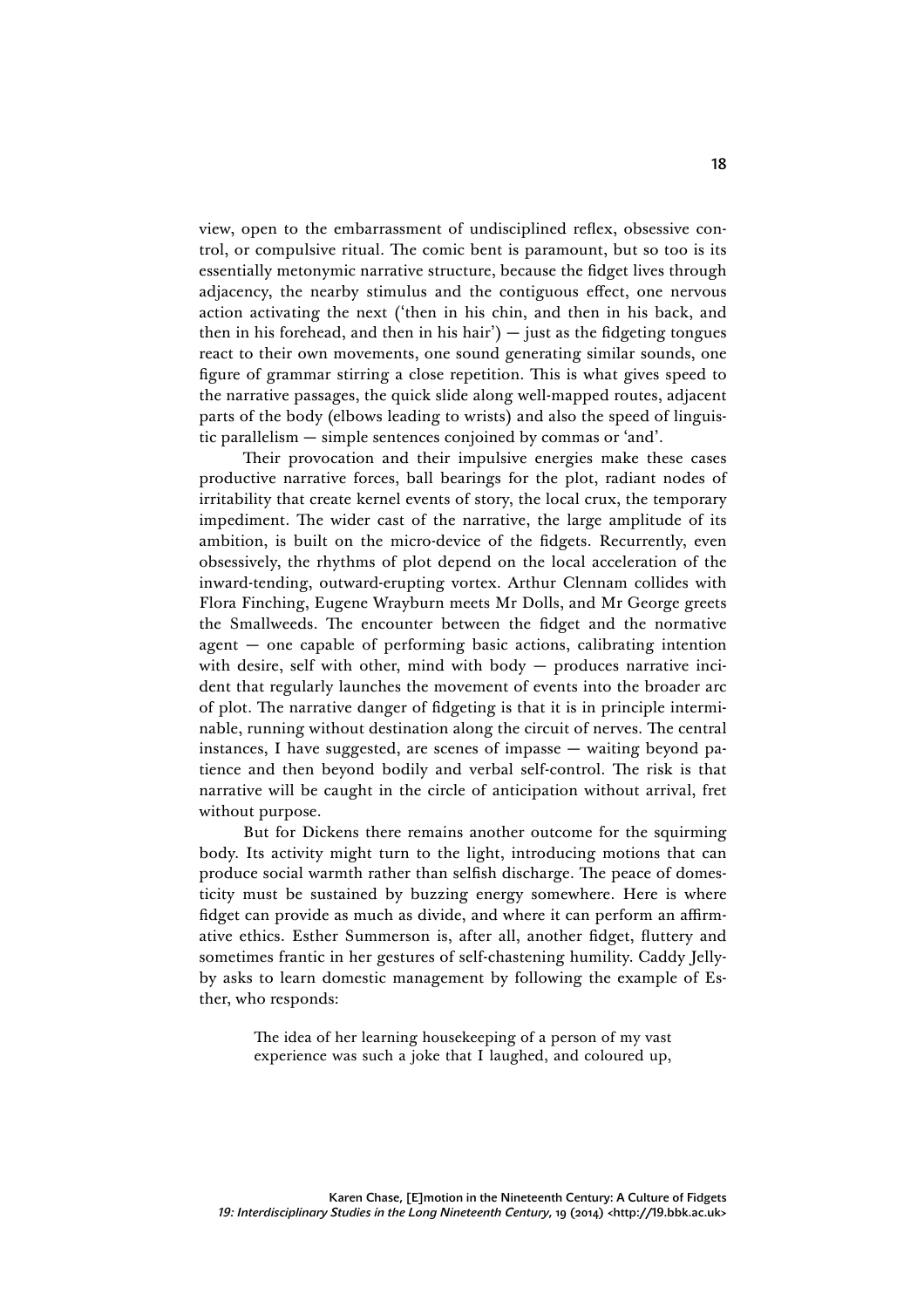and fell into a comical confusion when she proposed it. However, I said, 'Caddy, I am sure you are very welcome to learn anything that you can learn of *me*, my dear,' and I showed her all my books and methods and all my fidgetty ways. (*Bleak House*, p. 439)

These sentences enact the peculiar valence of the condition — breathless slippage from one active verb to the next — 'laughed', 'coloured up', and 'fell into' and the acceleration of the conjoined unadorned nouns — 'my books and methods and all my fidgetty ways'.

Esther's role, you might say, as with Flora Finching in *Little Dorrit*, is to bring the quickening of those 'fidgetty ways' into the positive work of the novel. The task is to turn the energy of agitation away from the private cycle of the self-stimulating body (and the self-irrigating speaker) but also away from the rhythm of eruption and quiescence. Just as Esther's scars from smallpox are unnoticeable by the end of *Bleak House*, so we might say that her 'fidgetty ways' also have been incorporated fully into the household and affirmed by the social connectedness Esther ferments. Her bustle, stir, and fuss are affectionately regarded: eccentric, but also transferable. Caddy learns them; Jarndyce, in furnishing the second Bleak House, copies them. But it is not a bleaching of the 'disease' so much as absorption of Esther's generative energies into the social constitution. The power of her domestic mission (like the force of her coy chatter) is to serve as perpetual engine of benign agitation — the fidget assimilated to the soft emotions of a small community  $-$  a counter to the smell of death that haunts settled sentimental happiness.

#### Living fidgetal

It should be clear now that fidget, in its multiple forms, provides a radical unsettlement of dichotomous structures — voluntary and involuntary, mental and physical, normal and rebellious, individual and social. The fidget and the discourse created a generative node of capacities for infection, engagement, exhaustion, repetition, and mutation. As an aspect of nervousness, an agent of restlessness, or an ambassador of reconciliation, fidget accomplishes far more than it could ever mean to mean.

Through its steep rise to discursive prominence in the midnineteenth century, it retains the precariousness of physical (and metaphysical) unsettlement. It links inner with outer, expression with suppression, and reflex with will. Its attributes do not change, but the social vi